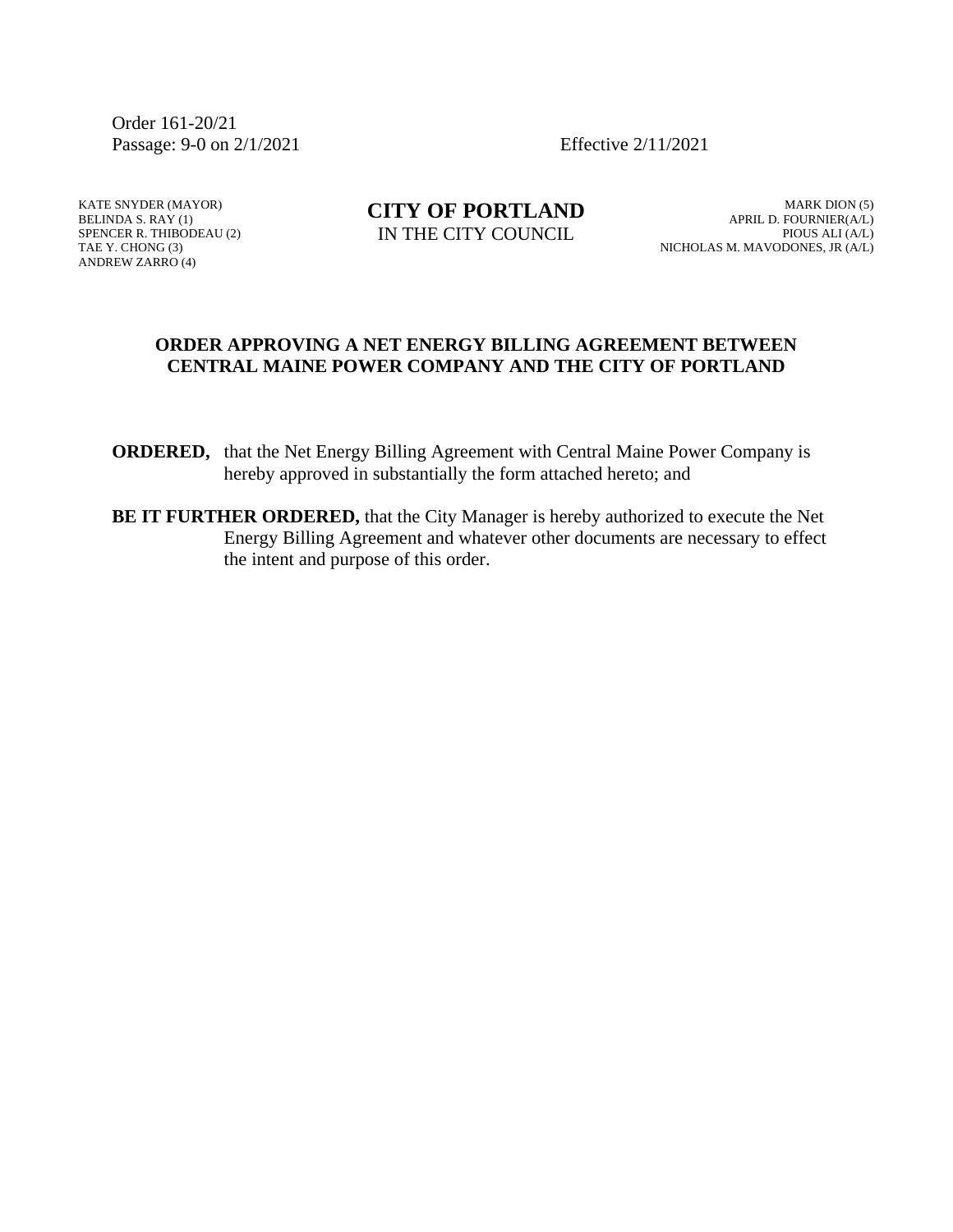# SINGLE OWNER-MULTIPLE ACCOUNTS CUSTOMER NET ENERGY BILLING AGREEMENT (Facilities of Less Than 5 MW)

# BETWEEN

# CENTRAL MAINE POWER COMPANY

AND

# CITY OF PORTLAND

# DATED

December 4, 2020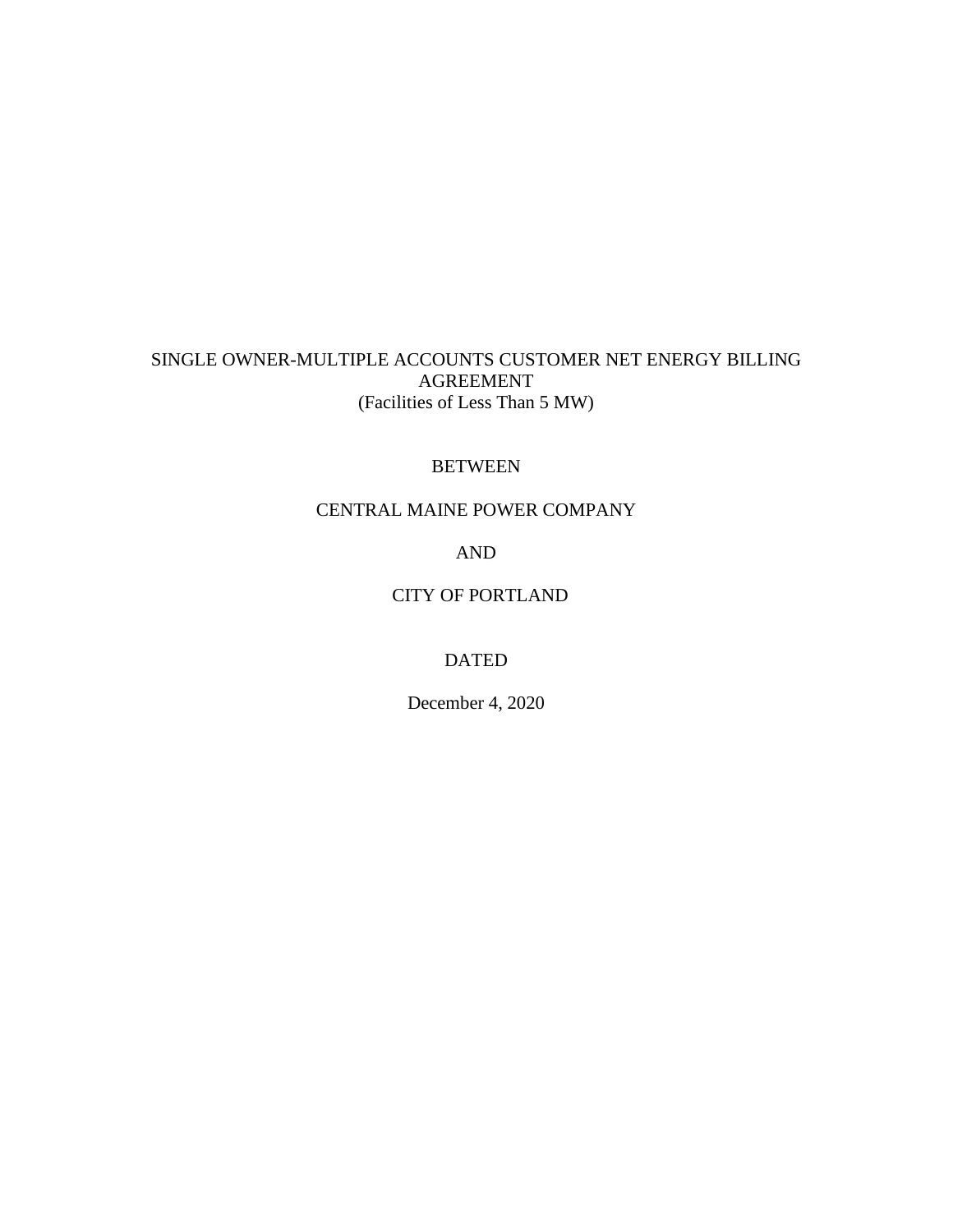# CENTRAL MAINE POWER COPANY CUSTOMER NET ENERGY BILLING AGREEMENT **INDEX**

| Page |
|------|
|      |
|      |
|      |
|      |
|      |
|      |
|      |
|      |
|      |
|      |
|      |
|      |
|      |
|      |
|      |
|      |
|      |
|      |
|      |
|      |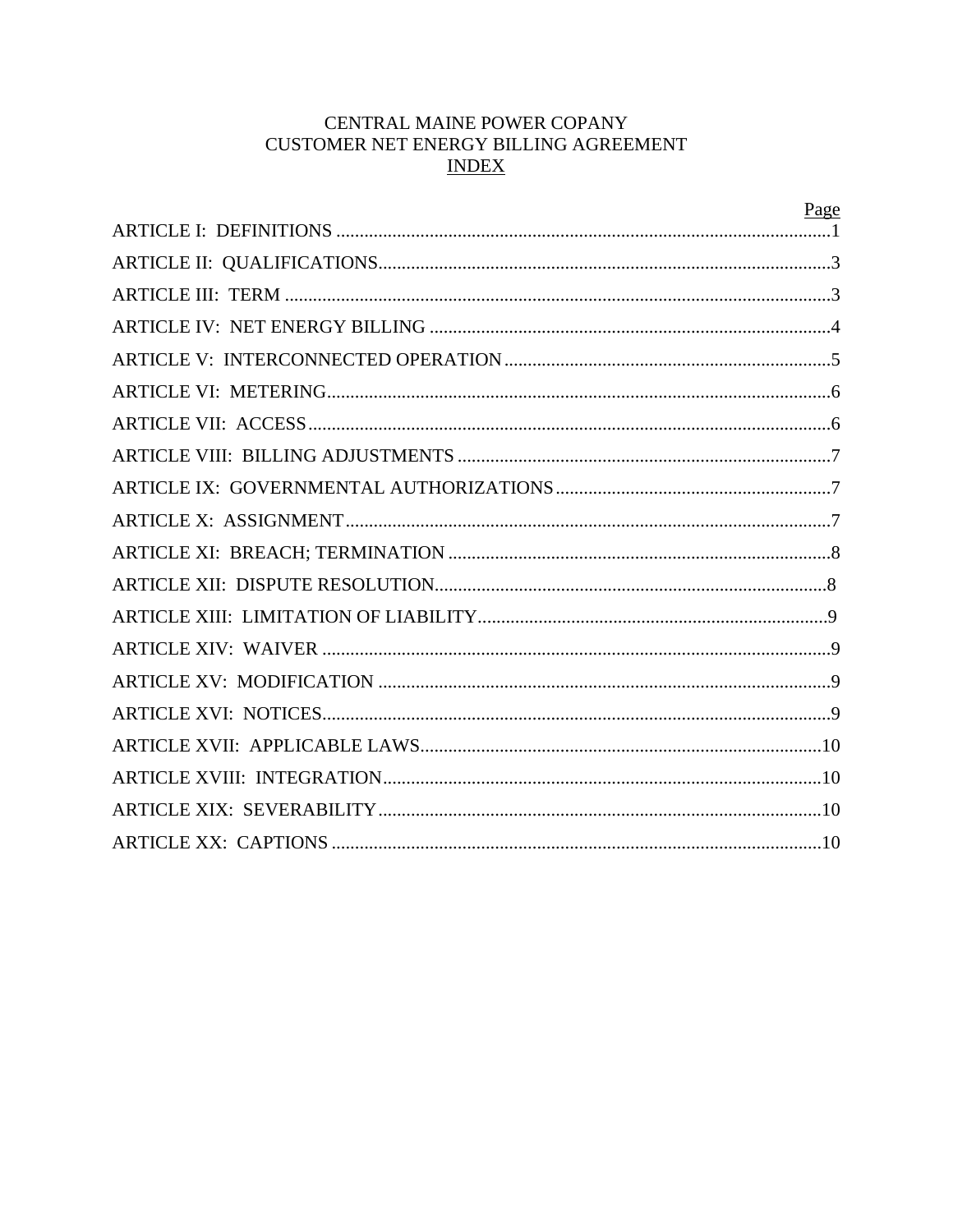# CENTRAL MAINE POWER COMPANY CUSTOMER NET ENERGY BILLING AGREEMENT

# Facility of Less Than 5 MW

# Project Name: City of Portland

This AGREEMENT is dated December 4, 2020, and is between Central Maine Power Company (the "Company"), a Maine corporation having its office and principal place of business in Augusta, Maine, and City of Portland (the "Customer") located at 1026 Ocean Avenue, Portland, Maine and 1158 Riverside Street, Portland, Maine.

Chapter 313 of the Rules and Regulations of the Maine Public Utilities Commission requires that transmission and distribution utilities engage in annualized net energy billing arrangement with customers who meet the qualification and use standards of Chapter 313.

The Customer has represented to the Company that it meets the qualification and use standards of Chapter 313 and has requested that the Company engage in annualized net energy billing with the Customer as described in Chapter 313.

The Parties therefore agree as follows:

# **ARTICLE I: DEFINITIONS**

As used herein, t terms below are defined as follows:

"Bi-directional Meter" means a single meter that is capable of measuring both (i) the kilowatt-hours delivered to the Company's system from the Facility and (ii) the kilowatt-hours that flow from the Company's system to the Facility.

"Billing Period" is the period of time (approximately thirty (30) days) between the recordings of metered energy delivered to the Customer and received from the Facility.

"Certificate of Completion" is the form adopted by the Company, in accordance with Chapter 324 of the Commission Rules, for electrician certification that the facility is fully operable and meets the requirements of State and Local electrical codes for interconnection to the Transmission & Distribution electric system.

"Commercial Operation Date" means the date on which the Project is commercially operational, placed into service, and interconnection operations have commenced. The Commercial Operation Date cannot be before the date as stated on the Certificate of Completion or other written permission to operate or authority to interconnect the Facility provided by the T&D Utility.

"Commission" is the Maine Public Utilities Commission established under Title 35-A of the Maine Revised Statutes or any succeeding state regulatory agency having jurisdiction over public utilities.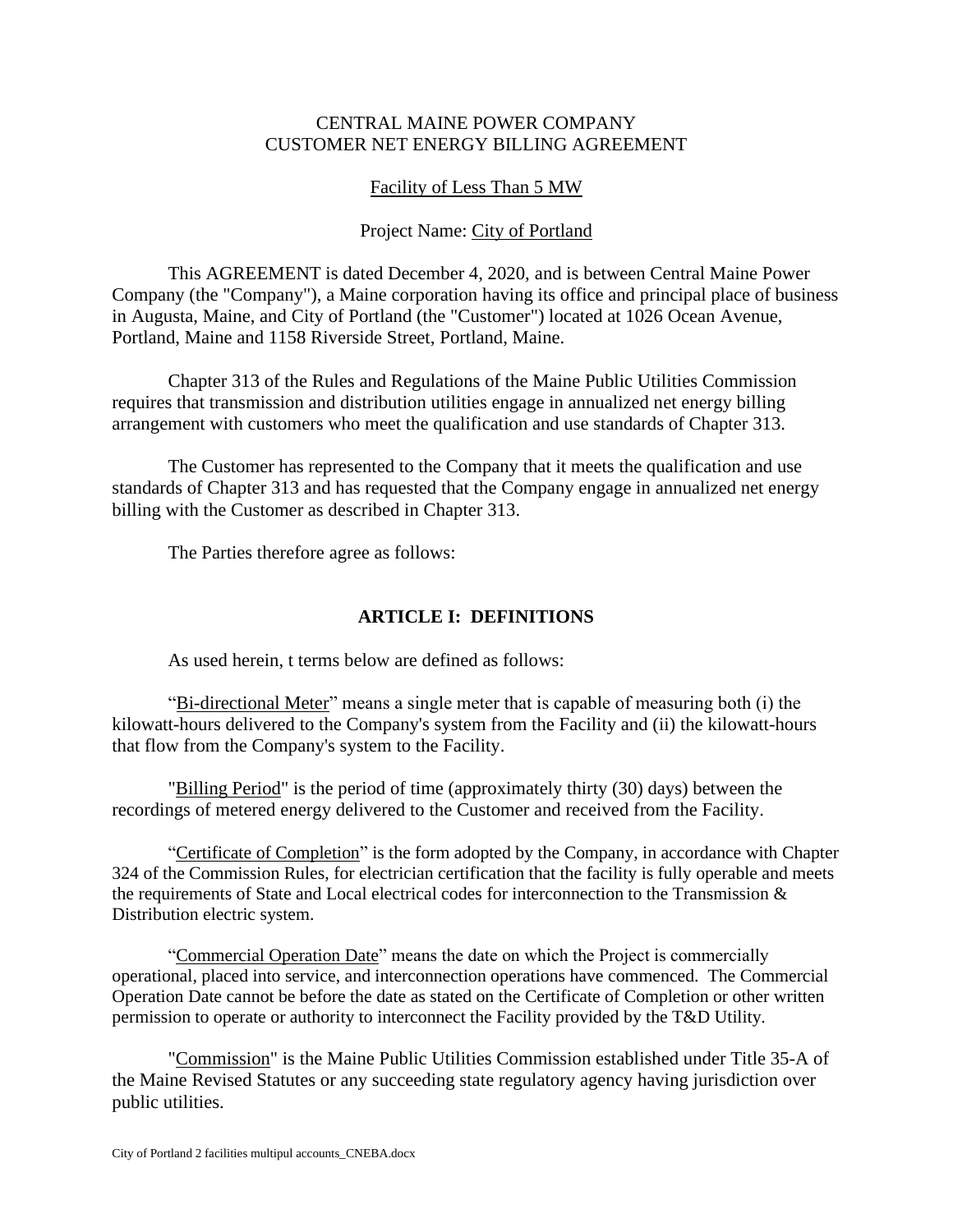"Competitive Electricity Provider" is a marketer, broker, aggregator, or any other entity selling electricity to the public at retail in Maine.

"Construction period" has the meaning set forth in Section III of this agreement.

"Credits" are the number of kilowatt-hours by which Out Energy has exceeded In Energy during any Billing Period.

"Delivery Period" is the period of time beginning on the Commercial Operation Date and ending on a date up to 20 years after the Commercial Operation Date, during which the Company applies Bill Credits in accordance with this Agreement.

"Effective Date" has the meaning set forth in Article III of this Agreement

"Excess Usage" is the quantity expressed in kilowatt-hours determined by subtracting Unused Credits from In Energy. If Unused Credits exceed In Energy, Excess Usage is equal to zero  $(0)$ .

"Facility" is all of the Customer's generating plant and equipment, including the Customer's 600 kW photovoltaic generator located at 1026 Ocean Avenue, Portland, Maine and 18 kW photovoltaic generator located at 1158 Riverside Street, Portland, Maine, as more fully identified in the Interconnection Agreement between the Company and the Customer.

"In Energy" is the kilowatt-hours delivered to each of the Customer's accounts listed in Exhibit 1 or Exhibit 2 from the Company's system as measured by the In Meter(s) or a Bidirectional Meter during the Billing Period.

"In Meter(s)" are the metering equipment used to measure the kilowatt-hours that flow from the Company's system to the each of the Customer's accounts listed in Exhibit 1 or Exhibit 2.

"Net Energy" is the difference between the kilowatt-hours delivered by the Company to the Customer and the kilowatt-hours delivered from the Facility to the Company over the same time period and determined as if measured by a single meter capable of registering the flow of electricity in two directions.

"Net Energy Billing" is a billing and metering practice under which the Customer is billed on the basis of Net Energy over a Billing Period taking into account accumulated Credits from previous Billing Periods.

"Out Energy" is the kilowatt-hours delivered to the Company's system from the Facility as measured by the Out Meter(s) or bi-directional meter during the Billing Period.

"Out Meter" are the metering equipment used to measure the kWh delivered from the facility to the Company's system.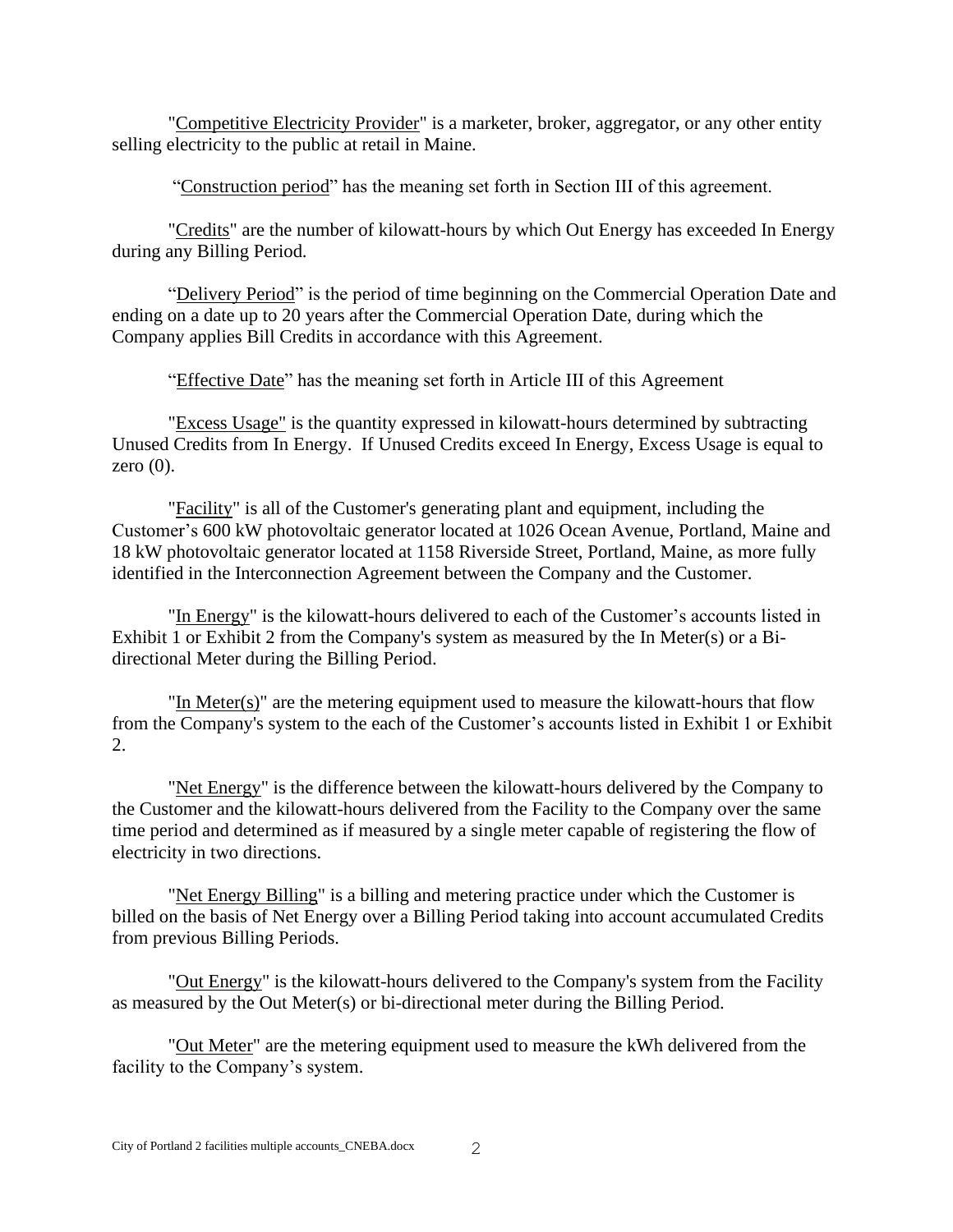"Party" means either the Company or Customer and "Parties" means both the Company and Customer.

"Rules" are such Rules and Regulations promulgated by the Commission as shall be in effect from time to time. References in this Agreement to particular provisions of the Rules shall be construed to refer to analogous provisions of any succeeding set of Rules promulgated by the Commission, notwithstanding that such provisions may be designated differently.

"Standard Offer Provider" is a provider(s) of standard offer service chosen pursuant to Chapter 301 of the Rules.

"Unused Credits" are Credits that, in accordance with this Agreement, remained when Excess Usage was determined for any Billing Period. Unused Credits do not include any Credits that have been eliminated in accordance with the provisions of paragraph (C) of Article IV.

### **ARTICLE II: QUALIFICATIONS**

It is the essence of this Agreement that the Facility: (i) use a renewable fuel or technology as specified in 35-A M.R.S.A. § 3210(2) (B-3), (ii) have an installed capacity of less than 5.0 MW, (iii) be located in the service territory of the Company and (iv) be used primarily to offset part or all of the Customer's own electricity bills.

Customer agrees that it shall at all times during the term of this Agreement meet the qualifications set forth in the preceding paragraph.

#### **ARTICLE III: TERM AND EFFECTIVE DATE**

This Agreement has two periods that together comprise the Term of the Agreement. The Company shall issue this Agreement within 10 Business Days of either (i) the execution of the Interconnection Agreement for the Facility, or (ii) for a Facility that does not have an interconnection agreement but has an interconnection queue position, and the Customer has provided to the Company documentation that it has attained Financial Interest for at least ninety percent (90%) of the Facility capacity, output, or other form of participation or subscription. The Company shall execute this Agreement within fifteen (15) Business Days of receiving this Agreement signed by the Customer. This Agreement is effective when fully executed by the Parties (the "Effective Date").

(a) The Construction Period commences on the Effective Date and ends on the Commercial Operation Date. Customer shall provide notice to the Company a minimum of ten (10) Business Days in advance of the Commercial Operation Date. The Construction Period must be completed within 24 months of the Effective Date. Customer may seek an extension of the Construction Period for an interconnection-related delay or circumstances beyond Customer's control, or as consented to by the Company, with consent not being unreasonably withheld.

(b) The Delivery Period of the Agreement, with respect to applying Bill Credits, begins on the Commercial Operation Date of the Facility and continues through the twentieth (20th) anniversary of the Commercial Operation Date.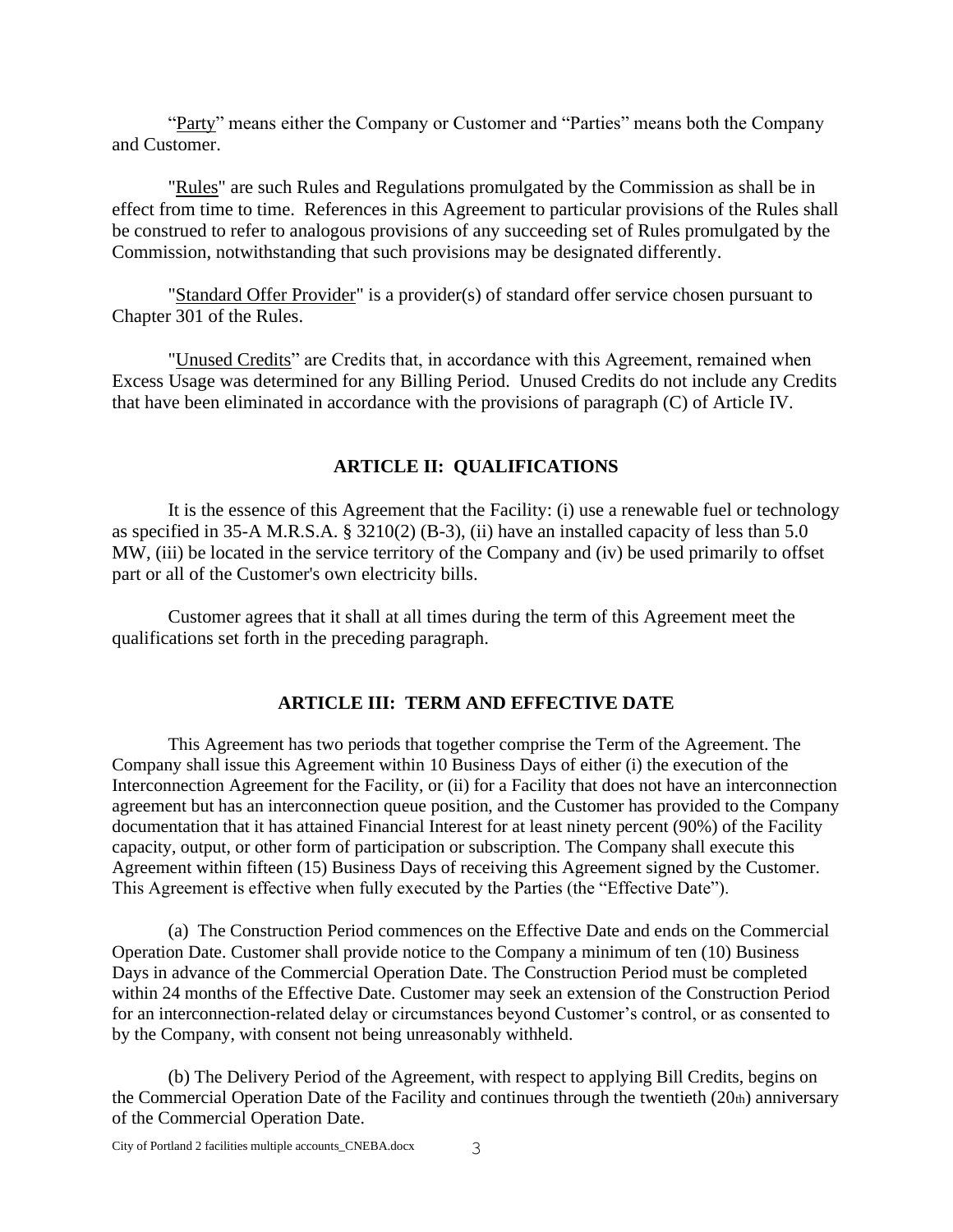#### **ARTICLE IV: NET ENERGY BILLING**

The following methodology will be utilized by the Company in determining Customer's payment obligations for (i) transmission and distribution service provided by the Company and (ii) electric generation service provided by either the Standard Offer Provider or the Customer's Competitive Electricity Provider. If the Customer's Competitive Electricity Provider provides the Customer with a separate bill for generation service, the Company shall not in any way be responsible for computing the charges or performing any netting for this separate generation service bill. The initial application of Credits for customers under this Agreement may require two Billing Periods to implement. In order to facilitate billing under this Agreement, the utility reserves the right to place all customers listed in Exhibit 1 or Exhibit 2 in the same billing cycle.

#### A. Excess Generation

If during a Billing Period, Out Energy is greater than zero (0), then the Facility and any secondary usage accounts will be credited appropriately, based upon an allocation as determined by the Customer. Excess generation from the Facility will be percent allocated to all of the Customer's secondary accounts set forth in Exhibit 1 or on a cascading basis according to the priority order in the Facility as selected by the Customers as identified in Exhibit 2.

Unused Credits will be calculated for each designated account listed in Exhibit 1 using the percentage allocation. If the cascading credit allocation is elected, any Unused credits will be stored with the Facility account. Credits, once accrued on an account, cannot be moved to another account. Unused credits are increased by the value of Credits, determined for that Billing Period, and that increased value, in accordance with paragraph (C) Unused Credits of this Article IV, will remain for possible future application. It is the Customer's sole responsibility to review and request modification to the information in either Exhibit 1 or Exhibit 2. The customer has the right to request a change in the excess energy percentage allocation or cascading order to the facility and secondary account(s) by submitting a request to the Company in accordance with the notice provisions set forth in Article XIV below. Any such changes in fixed or cascading allocations to existing customers listed on Exhibit 1 or 2 shall be made prospectively beginning with the next Billing Period following an accepted request. The Company will provide notice to Customer whether any such request has been accepted by the Company or the basis for any denial of such request.

#### B. Excess Usage

If during a Billing Period, In Energy is greater than zero (0), then Excess Usage for that Billing Period will be calculated. If Excess Usage is greater than zero (0), then for the Facility and any secondary account at the conclusion of that Billing Period: (i) kilowatt-hour usage will equal the value of Excess Usage and (ii) Unused Credits are equal to zero (0). If Excess Usage is equal to zero (0), then for the Facility and secondary accounts at the conclusion of that Billing Period: (i) kilowatt-hour usage is equal to zero (0) and (ii) Unused Credits are reduced by the value of In Energy, determined for that Billing Period, and that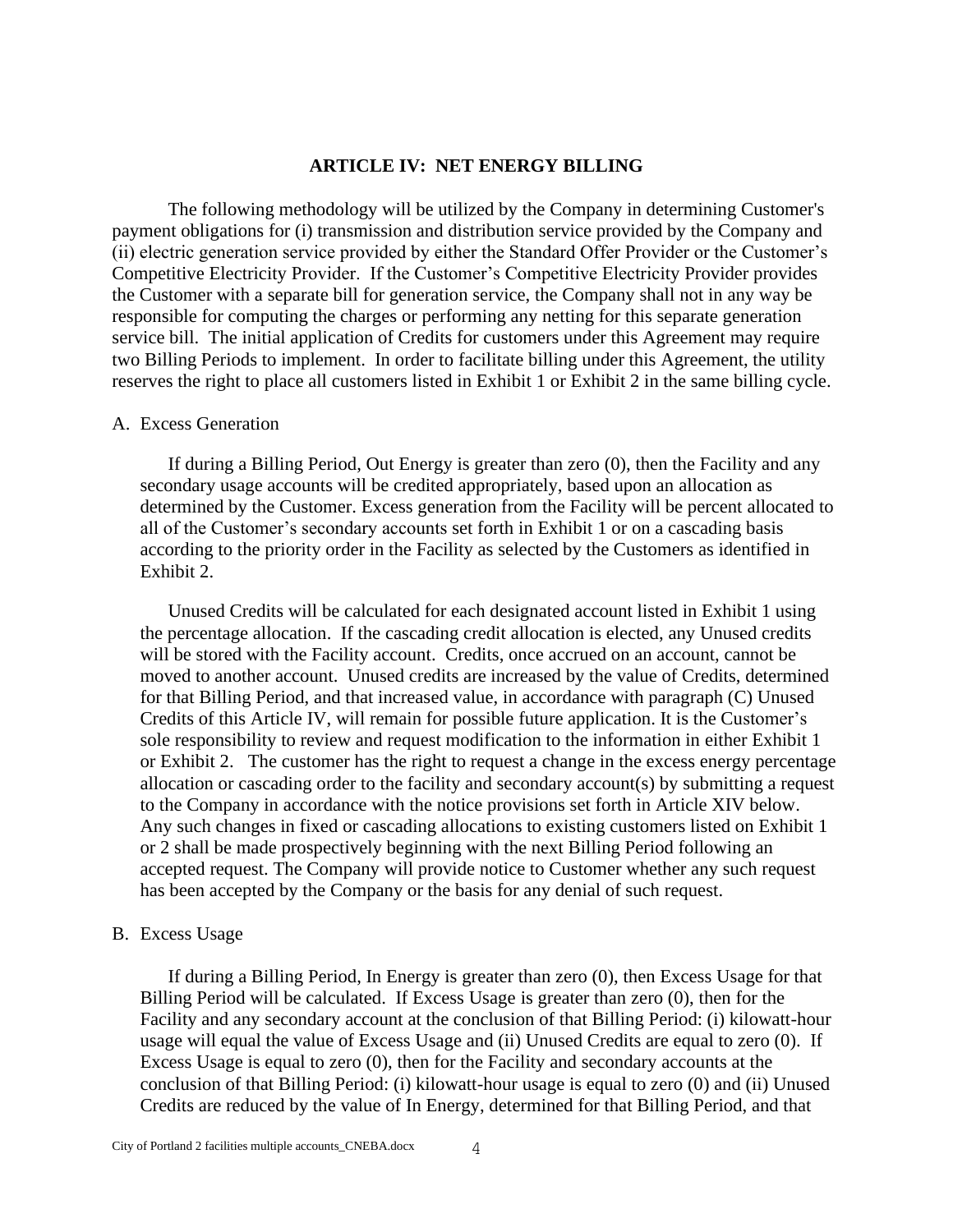reduced value, in accordance with paragraph (C) Unused Credits of this Article IV, will remain for possible future application.

# C. Unused Credits

As customers are invoiced each month, current month Credits are first applied and then, if applicable, Unused Credits are drawn from the customer's bank. In applying banked Unused Credits to a Customer account, the oldest Unused Credits will always be drawn from the account bank first. Unused Credits expire on a rolling 12-month basis. Accordingly, any Unused Credits that remain in the Customer account bank will be eliminated after the twelfth month and will not be applied against customer invoices. The Customer will receive no compensation for these eliminated Unused Credits.

# D. Charges

Net Energy Billing only applies to kilowatt-hour usage charges. Any other charges that are applicable to the Customer and that are recovered by the Company other than through kilowatt-hour usage charges will be collected by the Company and are the responsibility of the Customer. For example, the Customer is responsible for all other charges, which are applicable and recovered by the Company either through fixed amounts or units other than kilowatt-hours.

# E. Modifications to Credit Allocations

Only the Customer's contact person or designee identified in Article XVI has the authority to request modification to this agreement and all such requests must be transmitted by the acceptable means identified in Article XVI. The contact person is required to inform the Company of any requested modifications to the agreement, including any changes to the allocation designations contained in Exhibit 1or Exhibit 2, soon as possible. Requested changes that affect the application of Credits for newly added customers under this agreement will be made on a prospective basis only and may require two Billing Periods to implement.

# F. Application of kWh and Financial Credits

If an individual customer participates in one or more Net Energy Billing arrangements and/or also receives financial credits in any Distributed Generation arrangement, the customer's consumption will first be reduced by any applicable kWh credits before financial credits are applied. Separate banks will be created for kWh and financial credits and each will expire based upon the terms applicable to each type of contract under which the credits are acquired.

# **ARTICLE V: INTERCONNECTED OPERATION**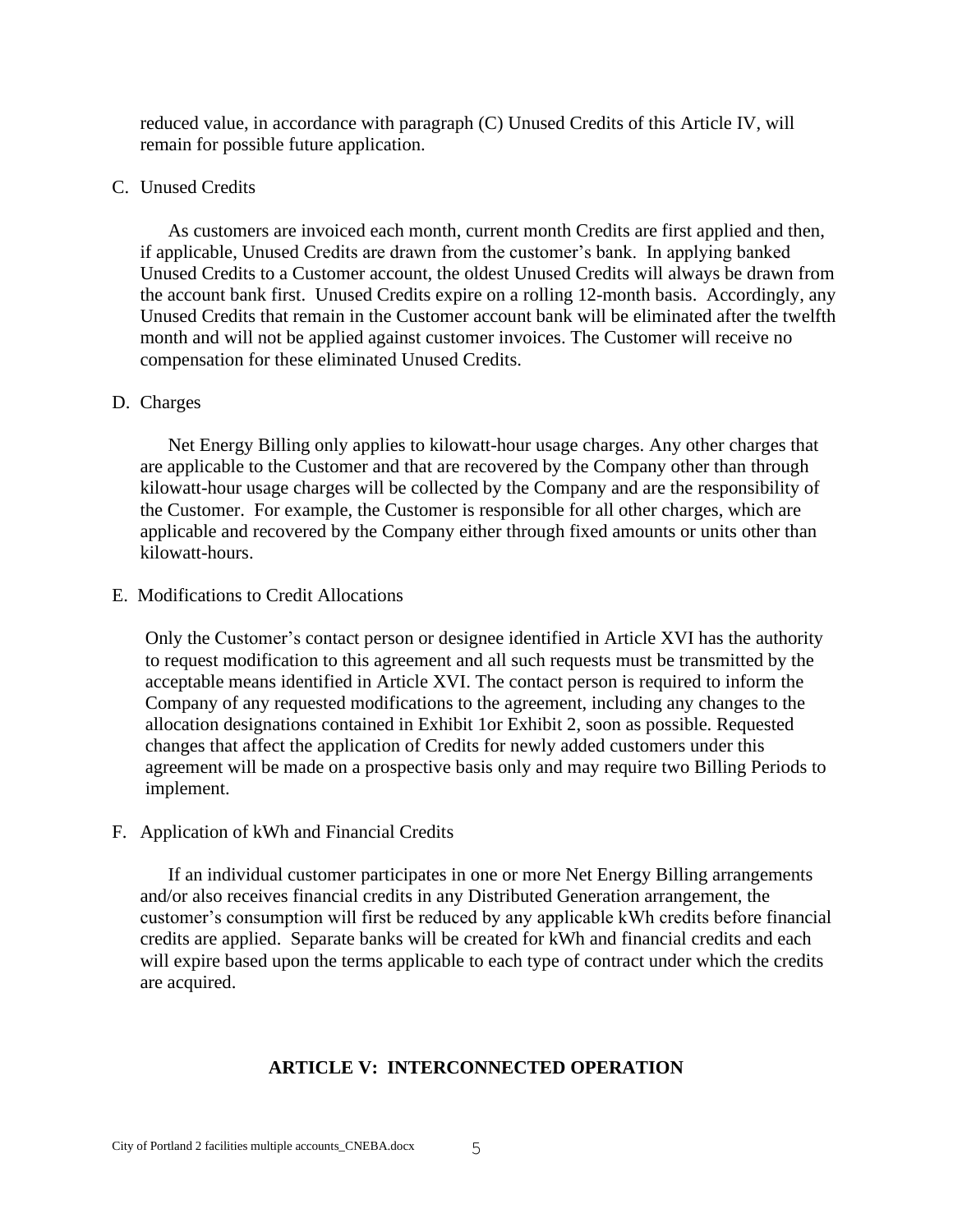This Agreement governs solely the terms and conditions under which the Company will engage in net energy billing with the Customer. It **does not** authorize the Customer to interconnect the Facility with the Company's electric system. The terms and conditions of interconnected operation shall be set forth in a separate Interconnection Agreement between the Customer and the Company. The Customer **may not operate** the Facility in parallel with the Company's system until the Company provides you with written notification specifically stating that all of the requirements for interconnection have been satisfied.

#### **ARTICLE VI: METERING**

The Company will install metering equipment as necessary 1) to accomplish the billing as described in Article IV: Net Energy Billing of this Agreement and 2) to collect the applicable State of Maine sales tax on the In Energy. In the event that the Company determines that it is necessary to separately record In Energy and Out Energy, the Company will bear the additional cost of metering equipment to separately record In Energy and Out Energy.

In the event that the Customer requests that the Company install nonstandard metering equipment or metering equipment which is in addition to the metering that the Company determines is necessary to accomplish Net Energy Billing, the Company will install such nonstandard or additional metering as quickly as practicable in the normal course of the Company's business as provided in the Terms and Conditions § 12.9 of the Company's Electric Rate Schedule. The Company will charge its incremental costs of owning, maintaining, and installing such nonstandard or additional metering to the Customer. The Company will charge its incremental billing costs resulting from such nonstandard metering equipment installed at the Customer's request. The Company, at its sole discretion, may require advance payment from the Customer for such nonstandard or additional metering.

The Company will own, maintain, and read all metering equipment necessary for Net Energy Billing. If the Out Meters are not at the same voltage as the Point of Delivery, the metered energy quantities shall be adjusted to the delivery voltage as provided in the Terms and Conditions § 12.8 of the Company's Electric Rate Schedule, as may be amended from time to time, filed with and accepted by the Commission.

#### **ARTICLE VII: ACCESS**

The Company shall have the right of access to Customer's premises, as well as Facility, and to all property furnished by the Company installed therein, at all reasonable times during which service is provided to the Customer, and on its termination, for the purpose of reading meters, or installation, inspection and repair of equipment used in connection with its energy, or removing its property, or for any other proper purposes.

The Customer, at their expense, shall maintain suitable and safe access to all equipment owned by the Company on the Customer's property. If the Customer's property is secured by a gate, chain or similar device, the Customer shall install the device to allow installation of a Company owned lock for access to this property.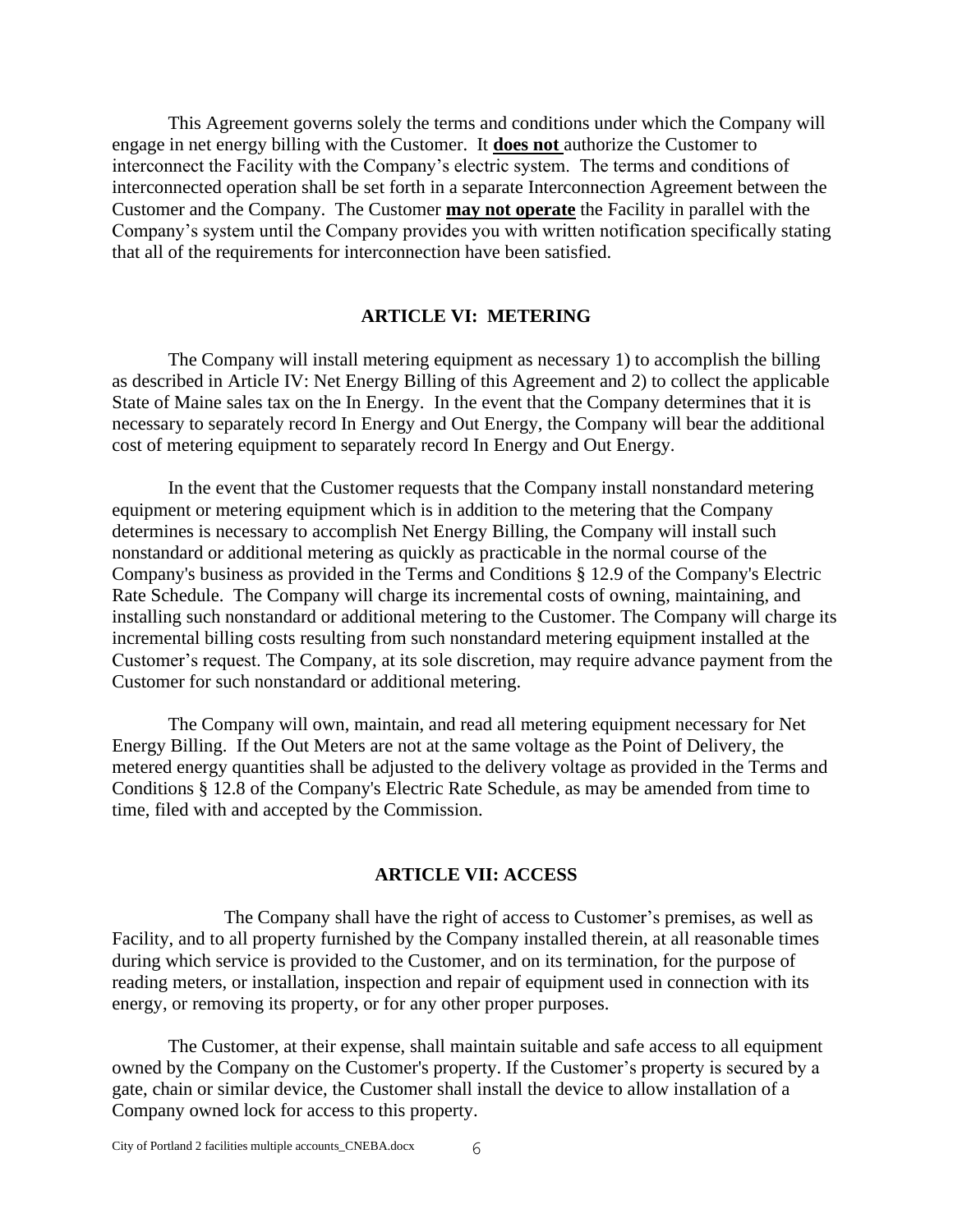# **ARTICLE VIII: BILLING ADJUSTMENTS**

In the event that billing adjustments are required as the result of meter inaccuracies or any other error, the Company and the Customer will work together to correct the billing. Company and Customer shall work together in good faith to make the billing adjustment as soon as practicable and shall make every attempt to correct the billing within one (1) Billing Period from identification of the need for the billing adjustment.

If Credits allocated were found to be lower than they should have been, the Company will perform a true-up and allocate the previously un-allocated Credits during the next Billing Period. The Credits will expire 12 months from the date they were allocated to the Customer(s).

If Credits allocated were found to be higher than they should have been, the Company will perform a true-up and reduce the Credits during the next Billing Period by the previously over-allocated Credit amount.

If the Company and Customer cannot resolve the billing adjustment to their mutual satisfaction, they may commence the dispute resolution process in Article XII below.

# **ARTICLE IX: GOVERNMENTAL AUTHORIZATIONS**

The Customer shall obtain all governmental authorizations and permits required for operation of the Facility and shall maintain all required governmental authorizations and permits required for the Facility during the term hereof. The Customer shall provide copies of any such authorizations, permits and licenses to the Company upon request.

# **ARTICLE X: ASSIGNMENT**

This Agreement shall not be assigned, pledged or transferred by either party without the written consent of the non-assigning Party, which consent shall not be unreasonably withheld: provided that either Party may assign this Agreement to an affiliate of said Party without prior written consent of the non-assigning Party. All assignees, pledgees or transferees shall assume all obligations of the Party assigning the Agreement. If this Agreement is assigned without the written consent of the non-assigning Party (except as otherwise provided above), the nonassigning Party may terminate the Agreement.

If the Customer is a closely-held corporation, then for the purposes of this Article a sale of all or substantially all of the voting securities of the Customer to a third party shall be deemed an assignment of this Agreement.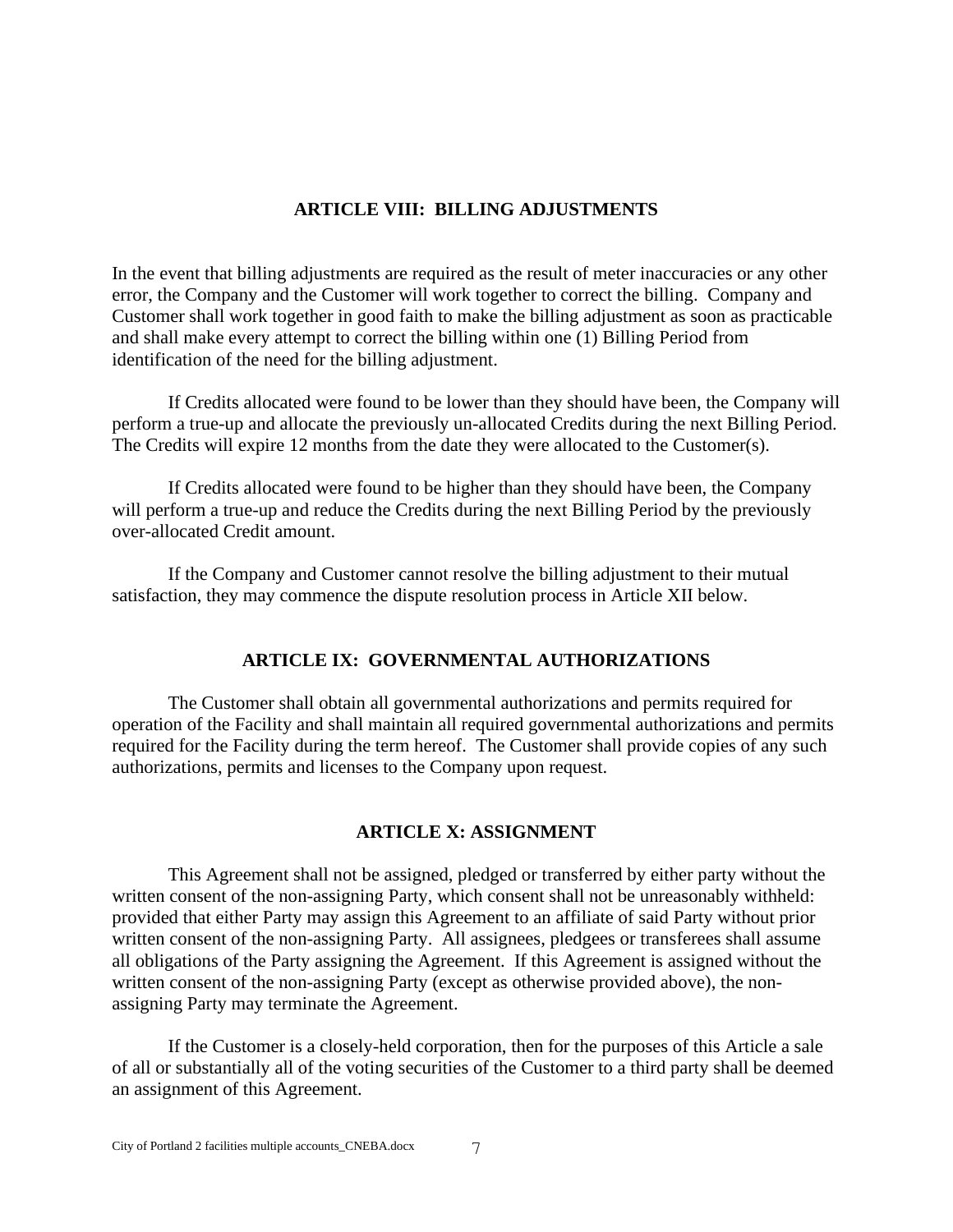If this Agreement is assigned from the Customer to another party, by virtue of any insolvency proceeding, then the assignee, within 90 days of assumption of this Agreement, shall reimburse the Company for all reasonable expenses incurred by the Company in conjunction with such insolvency proceeding.

The Company and the Customer agree that in determining whether any withholding of consent to an assignment shall be reasonable, it shall be understood that it is of the essence of this Agreement that (i) the Customer deliver its energy from the Facility as defined herein, (ii) the assignee be a transmission and distribution customer of the Company, and (iii) the assignee shall have entered into a valid Interconnection Agreement with the Company. For that reason, the Company may reasonably refuse to consent to any assignment of this Agreement that would result in a change either in the type or the location of the Facility contemplated in this Agreement.

#### **ARTICLE XI: BREACH; TERMINATION**

In the event of breach of any terms or conditions of this Agreement, if the breach has not been remedied within 30 days following receipt of written notice thereof from the other Party (provided that, if the breaching Party has commenced and is diligently pursuing efforts to cure such breach, then such 30-day period shall be extended until the earlier of (i) 30 additional days or (ii) end of diligent efforts to cure the breach). In the event of any proceedings by or against either Party in bankruptcy, insolvency or for appointment of any receiver or trustee or any general assignment for the benefit of creditors, the other Party may terminate this Agreement.

If the Customer increases the capability or the capacity of the Facility to exceed 4.999 MW, this Agreement shall immediately terminate. The Company shall not be liable to the Customer for damages resulting from a termination pursuant to this paragraph.

If the Customer's generating equipment produces zero (0) kilowatt-hours during any period of twelve (12) consecutive Billing Periods after the Commercial Operation Date, the Company may terminate this Agreement.

#### **ARTICLE XII: DISPUTE RESOLUTION**

In the event of any dispute between the Parties hereto as to a matter referred to within this Agreement or as to the interpretation of any part of this Agreement, the Parties shall refer the matter to their duly authorized representatives for resolution. Should such representatives of the respective Parties fail to resolve the dispute within ten (10) days from such referral, the Parties agree that any such dispute shall be referred to the Commission for resolution. To the extent that the Commission declines to resolve the dispute or lacks the jurisdiction to do so, the Parties may pursue any rights or remedies available at law or in equity and consistent with this Agreement in connection with the dispute.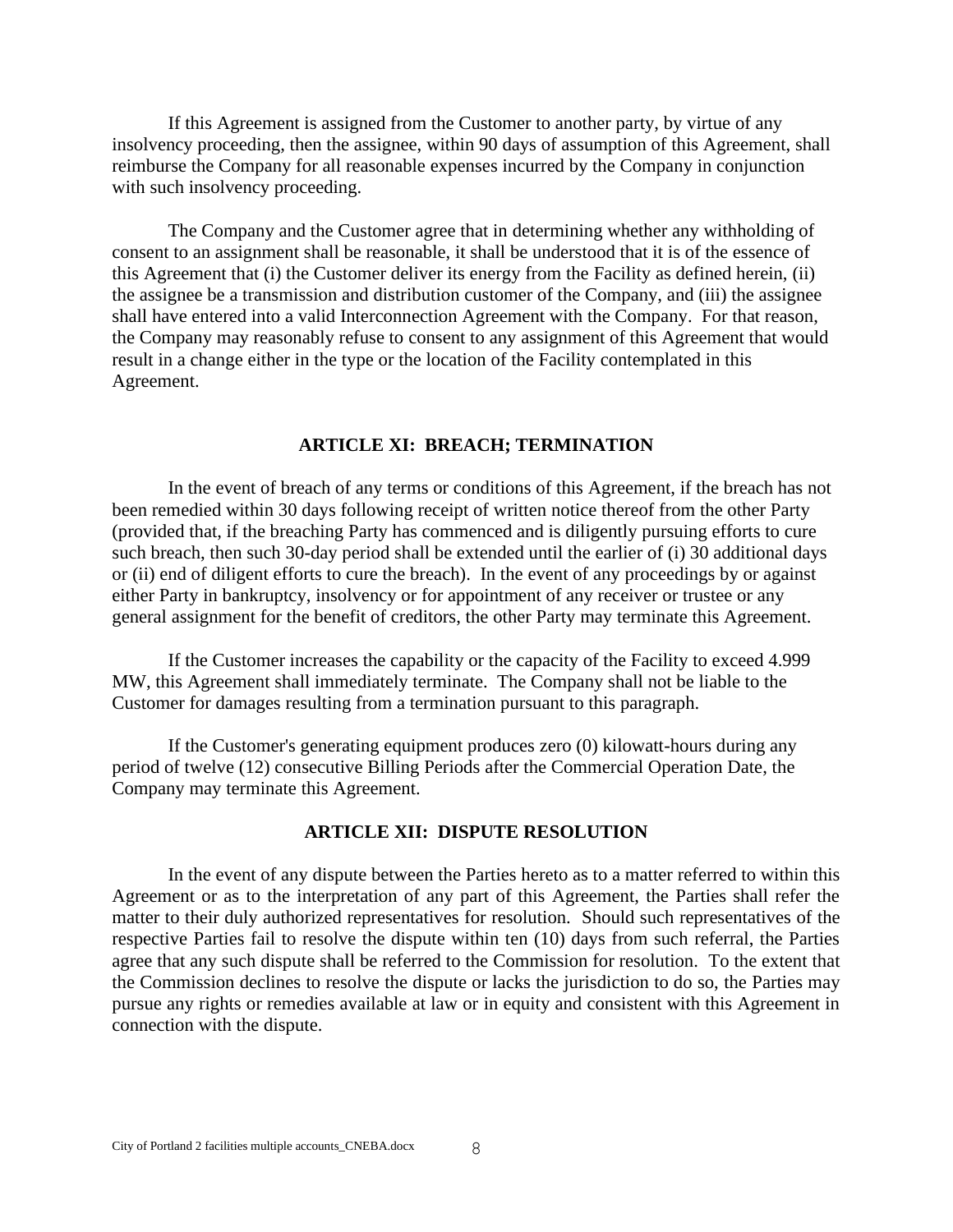### **ARTICLE XIII: LIMITATION OF LIABILITY**

Each Party's liability to the other Party for any loss, claim, injury liability, or expense, including reasonable attorneys' fees, relating to or arising from any act or omission in its performance of this Agreement, shall be limited to the amount of direct damage actually incurred.

### **ARTICLE XIV: WAIVER**

Any waiver at any time by either Party of its rights with respect to a default under this Agreement, or with respect to any other matters arising in connection with this Agreement, shall not be deemed a waiver with respect to any subsequent default or other matter.

### **ARTICLE XV: MODIFICATION**

Except as explicitly authorized herein, no modification to this Agreement shall be valid unless it is in writing and signed by both Parties hereto.

### **ARTICLE XVI: NOTICES**

All notices, requests and other communications hereunder (herein collectively a "notice" or "notices") shall be transmitted by the Party transmitting the communication, via first class mail, courier, overnight delivery service, or by electronic mail addressed to the other Party as follows:

To the Company:

Central Maine Power Company 83 Edison Drive Augusta, ME 04330 Attn: Michael Erskine and Diana Morgan Email: [ppaadmin@cmpco.com](mailto:ppaadmin@cmpco.com)

To Customer:

City of Portland Attn: Troy Moon 389 Congress Street Portland, ME 04101 Phone: 207-756-8362 Email: [thm@portlandmaine.gov](mailto:thm@portlandmaine.gov)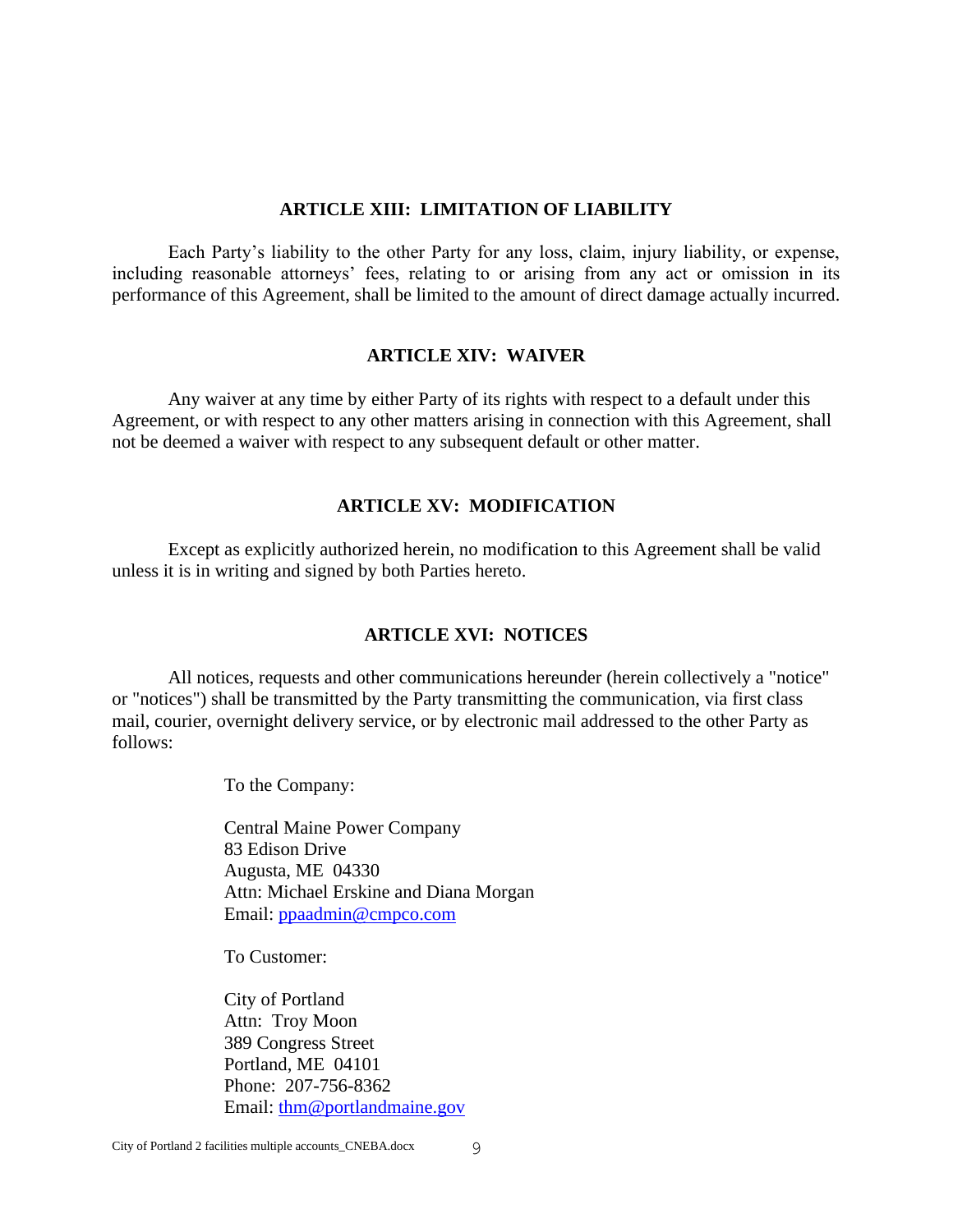The Company and Customer, upon thirty (30) days written notice to the other in accordance with this Article, may change a name or address to which notices under this Agreement must be sent.

#### **ARTICLE XVII: APPLICABLE LAWS**

This Agreement is made in accordance with the laws of the State of Maine and shall be construed and interpreted in accordance with the laws of Maine, notwithstanding any choice of law or rules that may direct the application of the laws of another jurisdiction.

If, after the execution of this Agreement, any right or obligation of either Party under this Agreement is materially altered as the result of any change in applicable laws or regulations, the Parties agree to negotiate in good faith to amend this Agreement to conform to the revised law or regulation. If the Parties are unable to come to an agreement as to the appropriate amendment of this Agreement in the event of a change in applicable laws or regulations then the Party whose right or obligation is materially altered as a result of such change in law or regulations may terminate this Agreement by providing the other Party with sixty (60) days prior written notice, in which case the Parties respective rights and obligations will governed by the applicable revised law or regulation after such termination of this Agreement.

## **ARTICLE XVIII: INTEGRATION**

The terms and provisions contained in this Agreement between the Customer and the Company constitute the entire Agreement between the Customer and the Company and shall supersede all previous communications, representations, or agreements, either verbal or written, between the Customer and the Company with respect to the Facility and this Agreement.

#### **ARTICLE XIX: SEVERABILITY**

The invalidity of any provision of this Agreement shall not affect the validity or enforceability of any other provision set forth herein.

# **ARTICLE XX: CAPTIONS**

All indexes, titles, subject headings, section titles, and similar items are provided for the purpose of reference and convenience and are not intended to be inclusive or definitive or to affect the meaning of the contents or scope of this Agreement.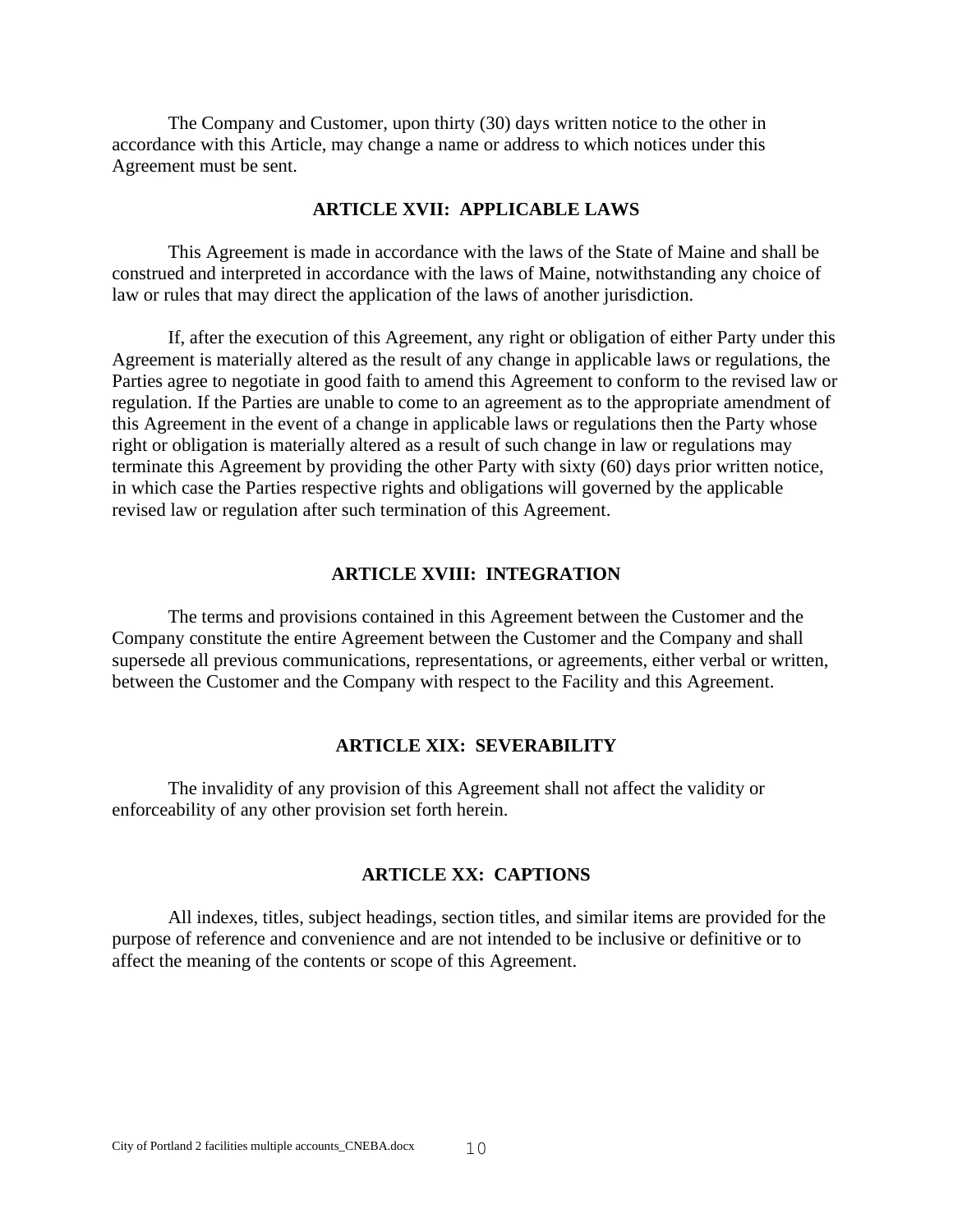IN WITNESS WHEREOF, the Parties hereto have caused this instrument to be executed, all as of the day and year first above written.

| <b>WITNESS</b>    | <b>CITY OF PORTLAND</b>                                                            |  |  |
|-------------------|------------------------------------------------------------------------------------|--|--|
|                   | By:<br>City of Portland                                                            |  |  |
|                   | Its:                                                                               |  |  |
| <b>WITNESSES:</b> | <b>CENTRAL MAINE POWER COMPANY</b>                                                 |  |  |
|                   | By:<br>Eric N. Stinneford<br><b>Its:</b> Vice President – Controller and Treasurer |  |  |
|                   | By:<br>Susan E. Clary                                                              |  |  |
|                   | Director – Electric Supply<br>Its:                                                 |  |  |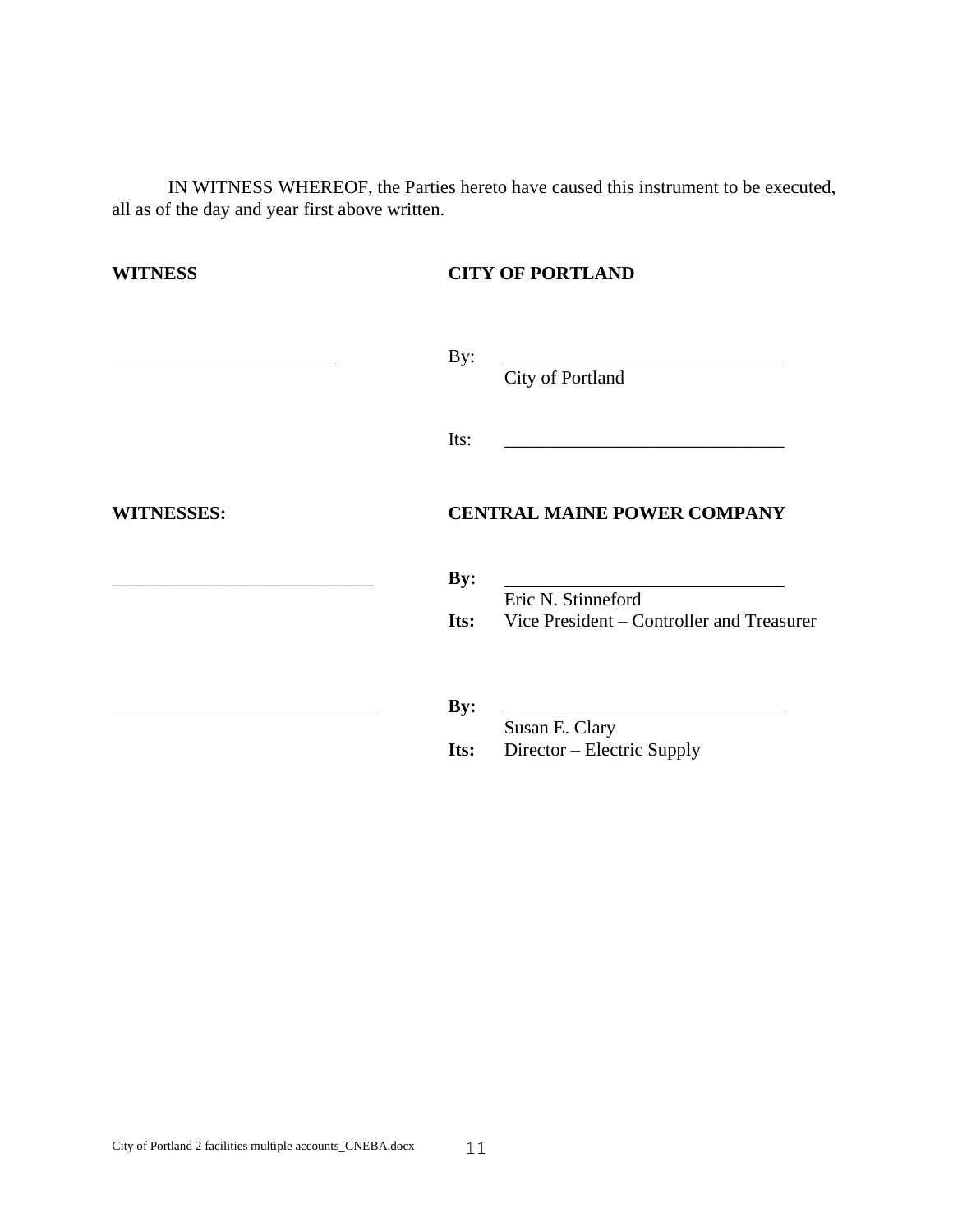# **Exhibit 1 - Percentage Allocation**

The sum of all percentages all must equal 100%

Account No.  $\%$  Allocation

NA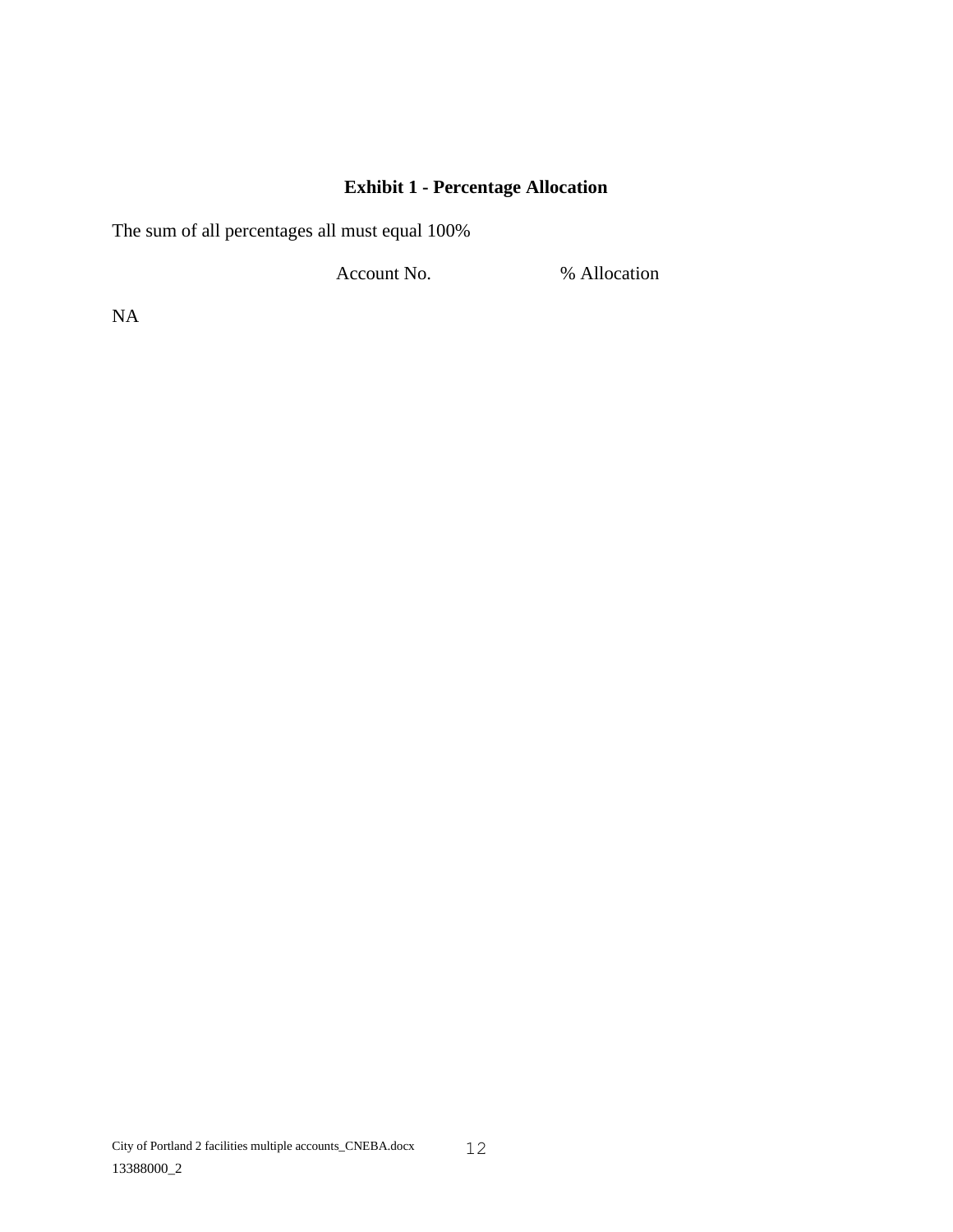# **Exhibit 2 – Cascading Allocation**

|              | Account No. | Cascade Order  |
|--------------|-------------|----------------|
| Facility 1   | 30010785159 | No Credits     |
| Facility 2   | 35011717004 | 1              |
| Secondary 1  | 35011627862 | $\overline{2}$ |
| Secondary 2  | 35012640013 | 3              |
| Secondary 3  | 35012520447 | $\overline{4}$ |
| Secondary 4  | 35012804676 | 5              |
| Secondary 5  | 35011765365 | 6              |
| Secondary 6  | 35011711047 | $\tau$         |
| Secondary 7  | 35013869348 | 8              |
| Secondary 8  | 35014616185 | 9              |
| Secondary 9  | 35013584392 | 10             |
| Secondary 10 | 35011689920 | 11             |
| Secondary 11 | 35016871994 | 12             |
| Secondary 12 | 35013884974 | 13             |
| Secondary 13 | 35011717291 | 14             |
| Secondary 14 | 35016077394 | 15             |
| Secondary 15 | 35011762792 | 16             |
| Secondary 16 | 35012751901 | 17             |
| Secondary 17 | 35014616508 | 18             |
| Secondary 18 | 35011756802 | 19             |
| Secondary 19 | 35010659395 | 20             |
| Secondary 20 | 35016965036 | 21             |
| Secondary 21 | 35011727738 | 22             |
| Secondary 22 | 35015182781 | 23             |
| Secondary 23 | 35015761816 | 24             |
| Secondary 24 | 35016077121 | 25             |
| Secondary 25 | 35013155540 | 26             |
| Secondary 26 | 35014233031 | 27             |
| Secondary 27 | 35012110496 | 28             |
| Secondary 28 | 35015654706 | 29             |
| Secondary 29 | 35014228841 | 30             |
| Secondary 30 | 35010964373 | 31             |
| Secondary 31 | 35014802702 | 32             |
| Secondary 32 | 35017204807 | 33             |
| Secondary 33 | 35014031849 | 34             |
| Secondary 34 | 35011672702 | 35             |
| Secondary 35 | 35011717044 | 36             |
| Secondary 36 | 35016513877 | 37             |
| Secondary 37 | 35011681497 | 38             |
| Secondary 38 | 35013188053 | 39             |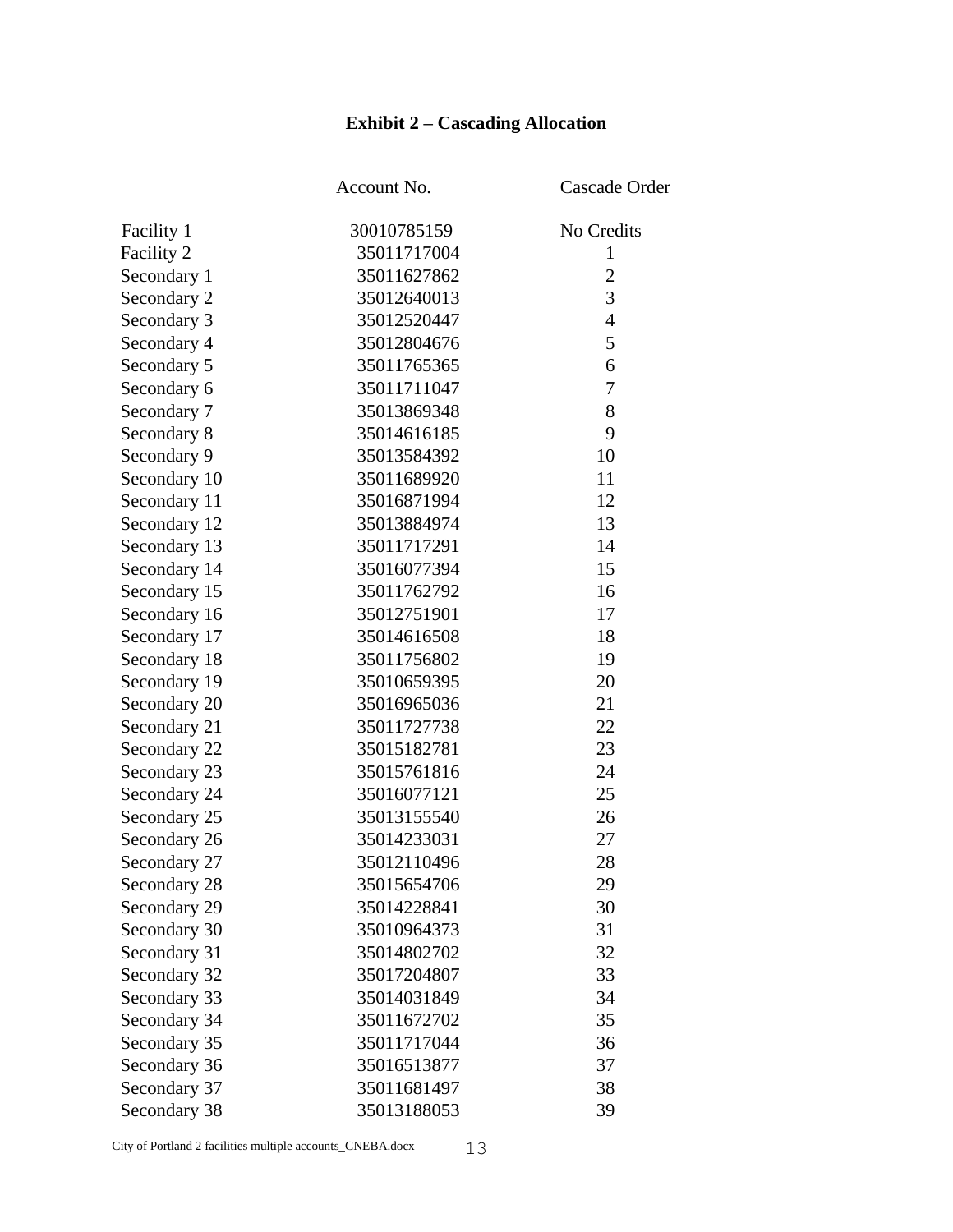| Secondary 39 | 35016812980 | 40 |
|--------------|-------------|----|
| Secondary 40 | 35011759129 | 41 |
| Secondary 41 | 35011681265 | 42 |
| Secondary 42 | 35015182476 | 43 |
| Secondary 43 | 35012761991 | 44 |
| Secondary 44 | 35014616763 | 45 |
| Secondary 45 | 35016701316 | 46 |
| Secondary 46 | 35015234186 | 47 |
| Secondary 47 | 35017174141 | 48 |
| Secondary 48 | 35014970608 | 49 |
| Secondary 49 | 35016251106 | 50 |
| Secondary 50 | 35011621741 | 51 |
| Secondary 51 | 35011744600 | 52 |
| Secondary 52 | 35011681091 | 53 |
| Secondary 53 | 35011657422 | 54 |
| Secondary 54 | 35011636962 | 55 |
| Secondary 55 | 35016894681 | 56 |
| Secondary 56 | 35011621923 | 57 |
| Secondary 57 | 35011651813 | 58 |
| Secondary 58 | 35013276346 | 59 |
| Secondary 59 | 35013992058 | 60 |
| Secondary 60 | 35011708126 | 61 |
| Secondary 61 | 35010332233 | 62 |
| Secondary 62 | 35011621352 | 63 |
| Secondary 63 | 35014319061 | 64 |
| Secondary 64 | 35016944692 | 65 |
| Secondary 65 | 35013397076 | 66 |
| Secondary 66 | 35015861061 | 67 |
| Secondary 67 | 35011636160 | 68 |
| Secondary 68 | 35011624752 | 69 |
| Secondary 69 | 35011689110 | 70 |
| Secondary 70 | 35011643471 | 71 |
| Secondary 71 | 35011633837 | 72 |
| Secondary 72 | 35013155821 | 73 |
| Secondary 73 | 35011759905 | 74 |
| Secondary 74 | 35015662188 | 75 |
| Secondary 75 | 35012745770 | 76 |
| Secondary 76 | 35016418010 | 77 |
| Secondary 77 | 35015352616 | 78 |
| Secondary 78 | 35016770741 | 79 |
| Secondary 79 | 35011618549 | 80 |
| Secondary 80 | 35011689276 | 81 |
| Secondary 81 | 35011669203 | 82 |
| Secondary 82 | 35011714421 | 83 |
| Secondary 83 | 35014550400 | 84 |

City of Portland 2 facilities multiple accounts\_CNEBA.docx 14